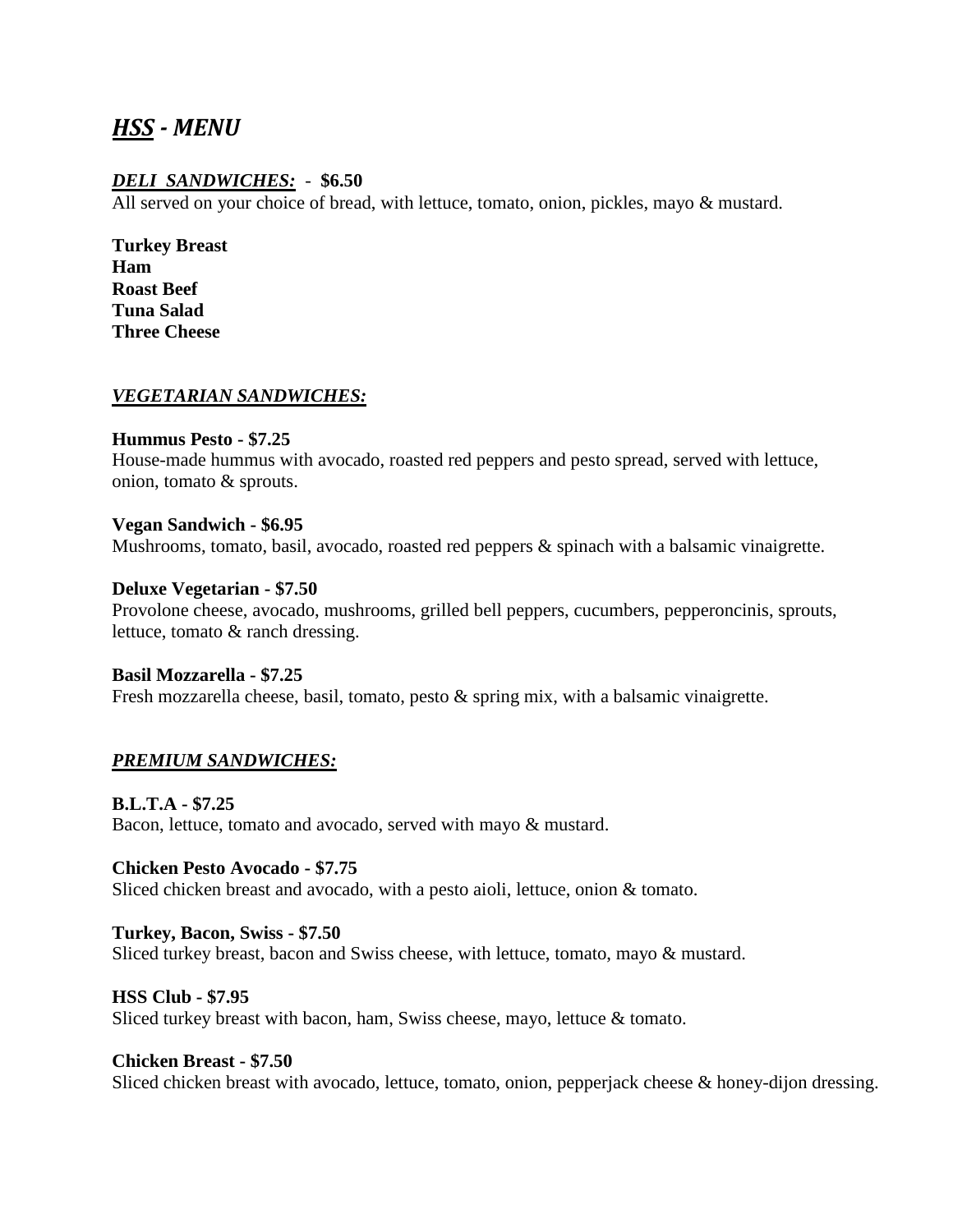#### **Turkey, Salami, Bacon, Avocado - \$8.25**

Sliced turkey breast, salami, bacon and avocado, with lettuce, tomato, onion & mayo.

#### **Sriracha-Ranch Chicken - \$7.50**

Sliced chicken breast, bacon, lettuce, tomato & sriracha-ranch dressing.

### *SIDES***:**

#### **Soup of the Day - \$4.50**

A cup of soup with a piece of bread.

### *BAGELS:*

## **Bagels - \$1.35**  Plain, Onion, Sesame, Sesame-Wheat, Cinnamon Raisin, Everything & Blueberry

#### **Spreads - \$1.35**

Cream Cheese, Herb Cream Cheese, Sun-Dried Tomato Cream Cheese, Strawberry Cream Cheese, Hummus, Pesto, Honey, Peanut Butter & Nutella.

#### **Toppings - \$.75**

Sprouts, Tomato, Onion, Cucumbers, Capers, Spinach, Butter, Apples, Strawberry Jam & Banana.

#### **Premium Toppings - \$1.00**

Sun-Dried Tomatoes, Avocado, Roasted Red Peppers, Feta, Swiss, American, Cheddar, Provolone & Pepperjack & Cheese

#### **Meats - \$1.75**

Tuna Salad, Roast Beef, Chicken Breast, Turkey, Ham & Salmon Lox.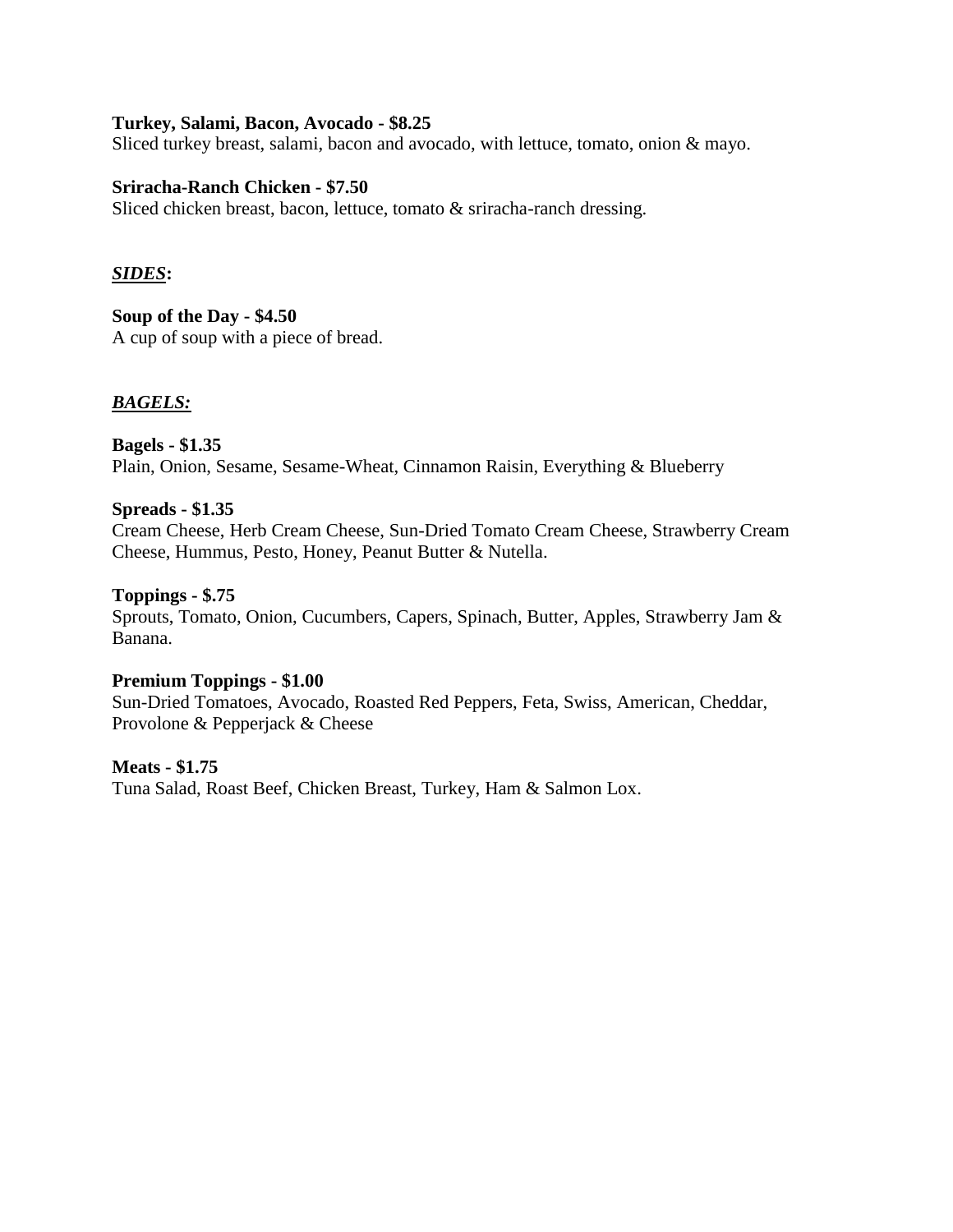| Special # $1$<br>Pesto<br><b>Sun-Dried Tomatoes</b><br><b>Feta Cheese</b><br><b>Sprouts</b><br>\$4.25 | Special #2<br>Pesto<br><b>Cream Cheese</b><br>Spinach<br><b>Roasted Red Peppers</b><br>\$4.25                | Special #3<br><b>Herb Cream Cheese</b><br>Turkey<br><b>Sprouts</b><br>Tomato<br>\$4.75     |
|-------------------------------------------------------------------------------------------------------|--------------------------------------------------------------------------------------------------------------|--------------------------------------------------------------------------------------------|
| Special #4<br>Hummus<br>Spinach<br><b>Sun-Dried Tomatoes</b><br>\$3.95                                | Special $# 5$<br>Salmon Lox<br><b>Cream Cheese</b><br>Tomato<br><b>Red Onion</b><br><b>Sprouts</b><br>Capers | Special # $6$<br>Nutella<br>Banana<br>\$3.25                                               |
| Special $# 7$<br><b>Cream Cheese</b><br><b>Sun-Dried Tomatoes</b><br>Spinach<br>Cucumbers<br>\$3.95   | \$5.25                                                                                                       | Special # $8$<br><b>Peanut Butter</b><br>Banana<br><b>Sliced Apples</b><br>Honey<br>\$3.95 |